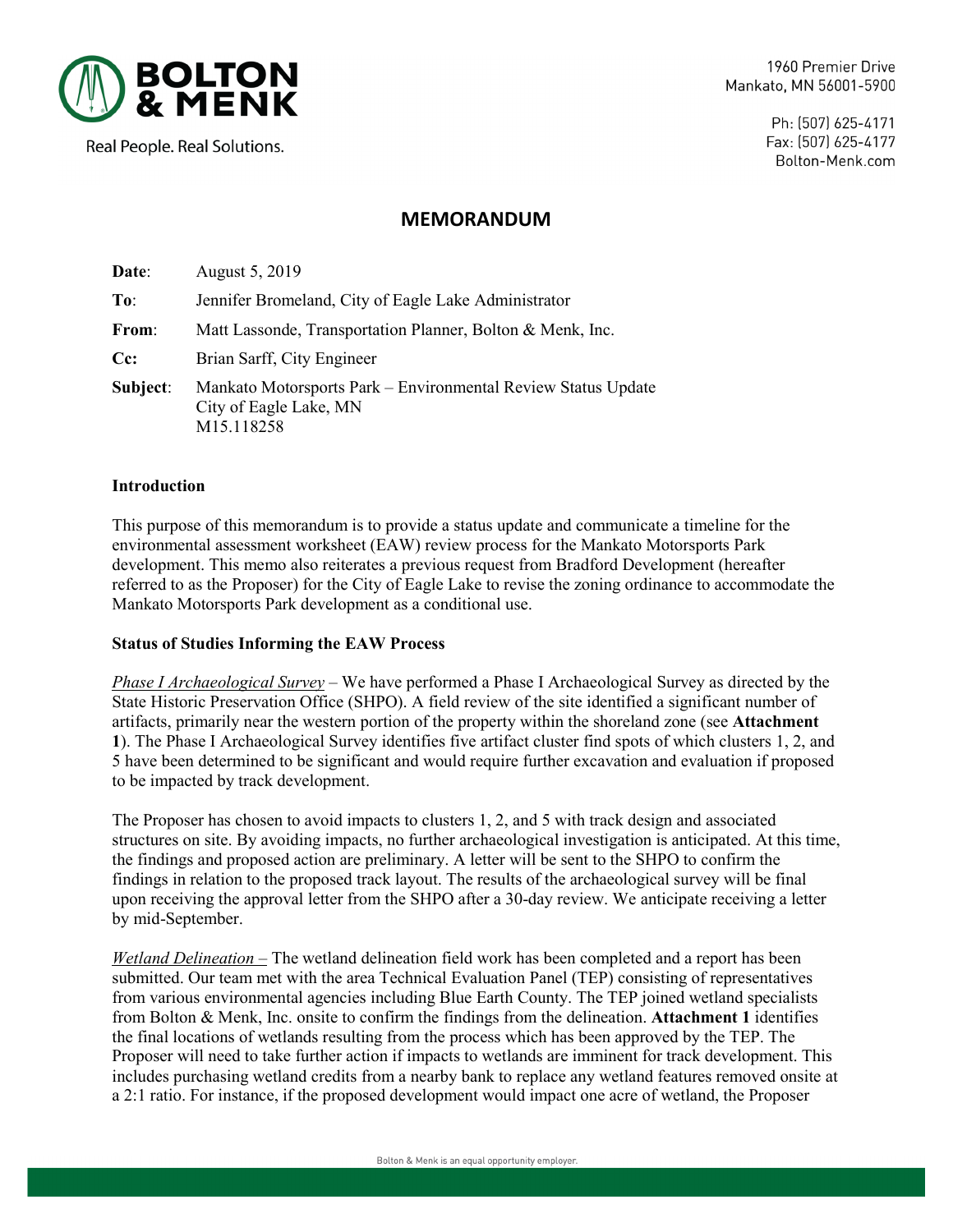Name: Jennifer Bromeland, City of Eagle Lake Administrator<br>Date: August 5, 2019 August 5, 2019 Page: 2

would have to purchase two acres worth of credits to replace. This process can take up to six months to complete. Wetland impacts are anticipated for track development. Wetlands with potential to be impacted are highly degraded by farming and are low quality.

*Noise Analysis –* The noise analysis began in mid-July with background monitoring completed at the proposed development site. The next step in the noise analysis process is to model noise impacts from the final proposed layout of the track to understand potential impacts to nearby properties that are noise receptors. The noise study is anticipated to conclude in late August.

*Traffic Impact Study* – The traffic impact study kicked off this week with discussions with the Minnesota Department of Transportation (MnDOT) and Blue Earth County regarding access to the site. MnDOT has confirmed that access directly from U.S. Highway 14 will not be allowed. Blue Earth County, who is currently working on improving County Highway 27, is working with the Proposer to secure right-of-way and stormwater treatment locations along the site's eastern border with the roadway. The traffic impact study will provide an understanding of potential impacts of the development including additional trips generated and will make recommendations for access treatments to effectively serve the track development. The study is anticipated to conclude in late August.

#### **EAW Timeline**

The attached timeline for the EAW shows the anticipated timeframes for the aforementioned studies as well as several actions that must be completed by the Proposer and the City of Eagle Lake for the EAW to be completed in 2019. We understand that the City of Eagle Lake and Le Ray Township will attempt to come to an agreement on the joint resolution for annexation in early August. Approval of the joint resolution for annexation during August is vital to the project moving forward. Once annexation is approved by the City and the Township, the annexation will be submitted to the State of Minnesota for a 30-day review period. The City can annex the property only after approval from the State is received. Any delay in this process would push the EAW process into 2020. The EAW must be submitted after finalization of the annexation process and the City's approvals/issuance of any permits allowing construction.

The timeline indicates our team will be ready to provide the City of Eagle Lake a preliminary draft of the EAW document for review in mid-September if actions meet the scheduled timeline. As mentioned during previous meetings, the Proposer will incur the costs of a third-party consultant on behalf of the City of Eagle Lake to review the EAW draft our team is developing.

## **City of Eagle Lake Zoning Ordinance Revision Request**

The Proposer is asking the City of Eagle Lake to again consider revisions to the zoning ordinance to incorporate the Mankato Motorsports Park development as a conditional use. Revisions to the zoning ordinance now would ensure the property is able to be appropriately zoned upon annexation to accommodate the development. This would assist with timely construction of the Mankato Motorsports Park keeping in line with the Proposer's timeline. This will also demonstrate the City's commitment to the success of development implementation, providing confidence to partners hoping to invest in the development.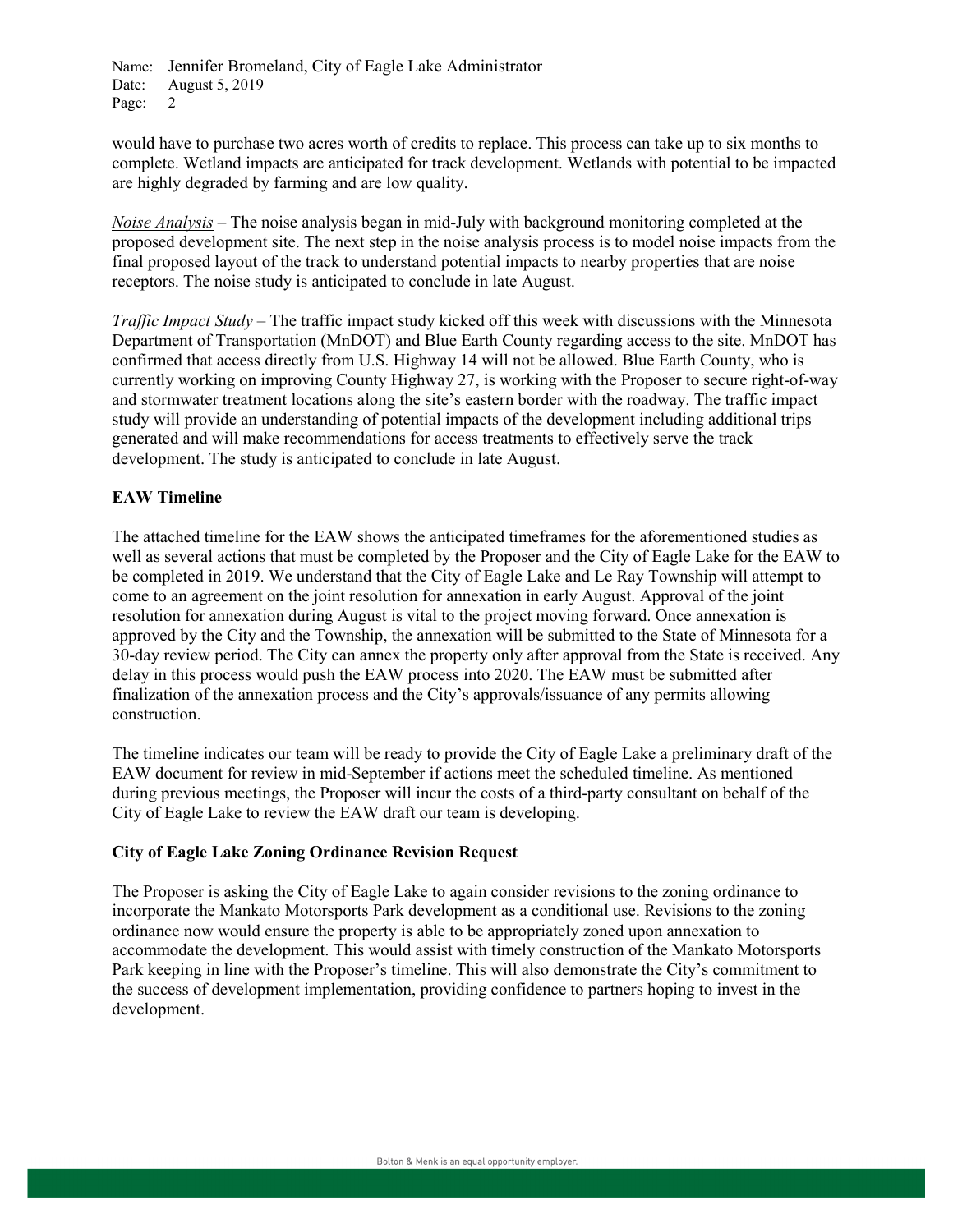Name: Jennifer Bromeland, City of Eagle Lake Administrator<br>Date: August 5, 2019 August 5, 2019 Page: 3

#### **Conclusion**

The Phase I Archaeological Survey is complete and has found significant artifacts onsite that will need to be considered with the development. The Proposer will send the survey to the State Historic Preservation Office to seek approval on the evaluation. The Proposer plans to avoid impacts to archaeological resources in track development. The wetland delineation field review is complete, and a report has been approved by the TEP. The TEP met on July  $8<sup>th</sup>$  to confirm the findings. The noise analysis and traffic studies have both begun and are anticipated to conclude in late August. The Proposer is working with State and County officials to ensure access is well planned.

The EAW Timeline indicates that a lack of approvals on the joint agreement for annexation may push the project EAW process into 2020. Bolton & Menk is aiming to provide the City a draft EAW document for their review by mid-September. The EAW must be submitted after the annexation is finalized and approvals/issuance of permits allowing construction.

The Proposer is asking the City Council to again consider revising the zoning ordinance to accommodate the Mankato Motorsports Park use prior to annexation of the property to show commitment and ensure construction timelines can be met.

Please feel free to contact Matt Lassonde at 507-625-4171 ext. 3136 or matthew.lassonde@boltonmenk.com with any questions or concerns you may have.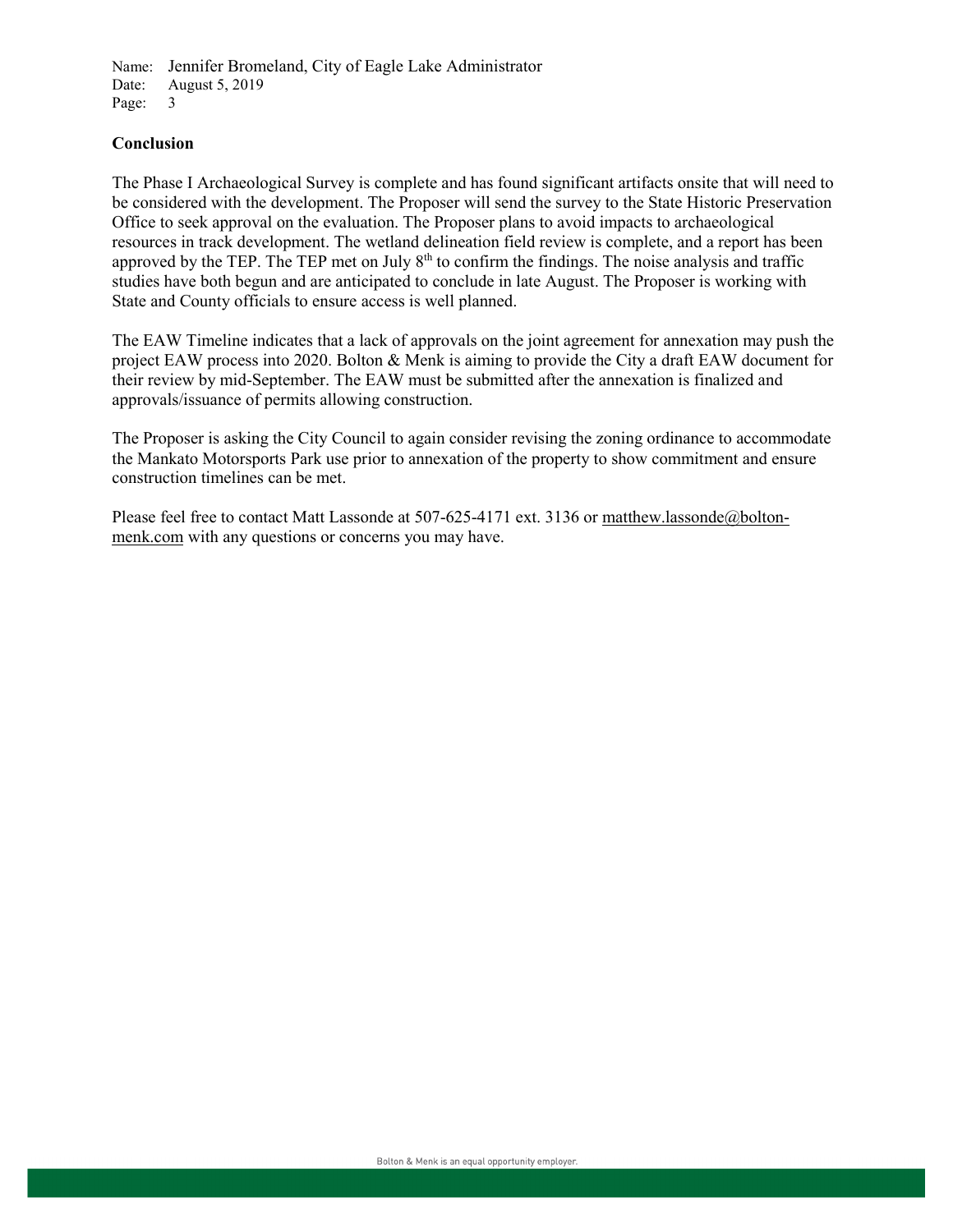

# **Archaeological Phase I Field Review - Interim Results**



**August 2019**





**Bradford Development, LLC**